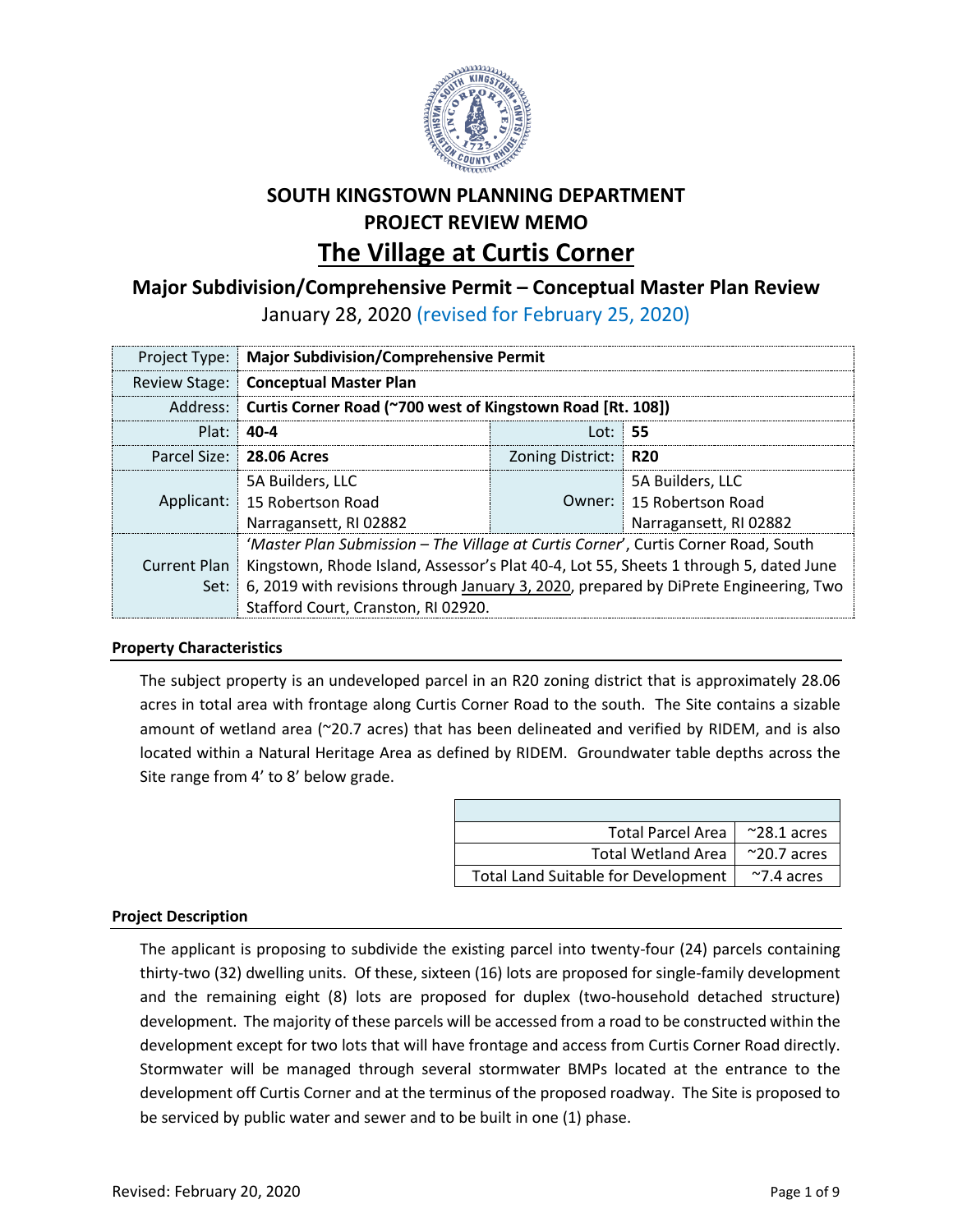With approximately 7.4 acres of developable land, current conventional zoning requirements would allow for up to eleven t (11) lots and fourteen (14) dwelling units. The applicant is proposing this project as a Comprehensive Permit and requesting a density bonus of an additional eighteen (18) units for a total of thirty-two (32).

|               | Lots | <b>Dwelling</b><br><b>Units</b> | <b>Average Proposed</b><br><b>Parcel Size</b> | <b>R20 Allowed</b><br><b>Density</b> | Average<br><b>Proposed Density</b> |
|---------------|------|---------------------------------|-----------------------------------------------|--------------------------------------|------------------------------------|
| Single-family | 16   | 16                              | 6.618 SF                                      | 2.18 DU/Acre                         | 6.58 DU/Acre                       |
| <b>Duplex</b> |      | 16                              | 10,983 SF                                     | 2.90 DU/Acre                         | 7.93 DU/Acre                       |

## **Decision Deadline**

This application was Certified Complete on January 10, 2020. The Planning Board has until **May 9, 2020** (120 days from date of completion) to render a decision.

## **Regulatory Considerations**

This project has been submitted as a Comprehensive Permit application. RIGL § 45-53-4 allows applicants proposing at least 25% of the housing as low- or moderate-income housing to submit a single application to the review board (for South Kingstown, this is the Planning Board), in lieu of separate applications to the applicable Boards. The procedure for application and review, and the required findings, are outlined in RIGL § 45-53-4. The Planning Board is required to hold a public hearing for Comprehensive Permit applications at the Conceptual Master Plan stage.

The Planning Board has the authority to issue permits or approvals that any local board or official who would otherwise act with respect to the application, including but not limited to, the power to attach conditions and requirements with respect to height, site plan, size or shape, or building materials.

#### **Waivers Requested**

Waivers being requested by the applicant associated with this Comprehensive Permit include the following:

| <b>Density</b>        |                                   |                                    |                                                  |  |  |  |
|-----------------------|-----------------------------------|------------------------------------|--------------------------------------------------|--|--|--|
|                       | <b>Allowed Density</b><br>(units) | <b>Proposed Density</b><br>(units) | <b>Density Bonus</b><br><b>Requested (units)</b> |  |  |  |
| <b>Dwelling Units</b> | 14                                |                                    | 18                                               |  |  |  |

#### **Dimensional Requirements**

|                    | <b>Required</b> | <b>Proposed</b> |
|--------------------|-----------------|-----------------|
| Frontage           | 100'            | 'חר             |
| Front-yard Setback | 35'             | 20'             |
| Side-yard Setback  | 1 ק'            | 10'             |
| Rear-yard Setback  | つに'             | 15'             |

#### **Area & Frontage**

| Lot $#$ | Type       | <b>Proposed Lot</b><br>Area (sq. ft.) | <b>Area Relief</b><br>Requested (sq. ft.) | <b>Proposed</b><br><b>Frontage</b> | <b>Frontage Relief</b><br><b>Requested</b> |
|---------|------------|---------------------------------------|-------------------------------------------|------------------------------------|--------------------------------------------|
|         | <b>SFR</b> | 5,000                                 | 15,000                                    | 50'                                | 50'                                        |
|         | <b>SFR</b> | 5,000                                 | 15,000                                    | 50'                                | 50'                                        |
|         | <b>SFR</b> | 5,000                                 | 15,000                                    | 50'                                | 50'                                        |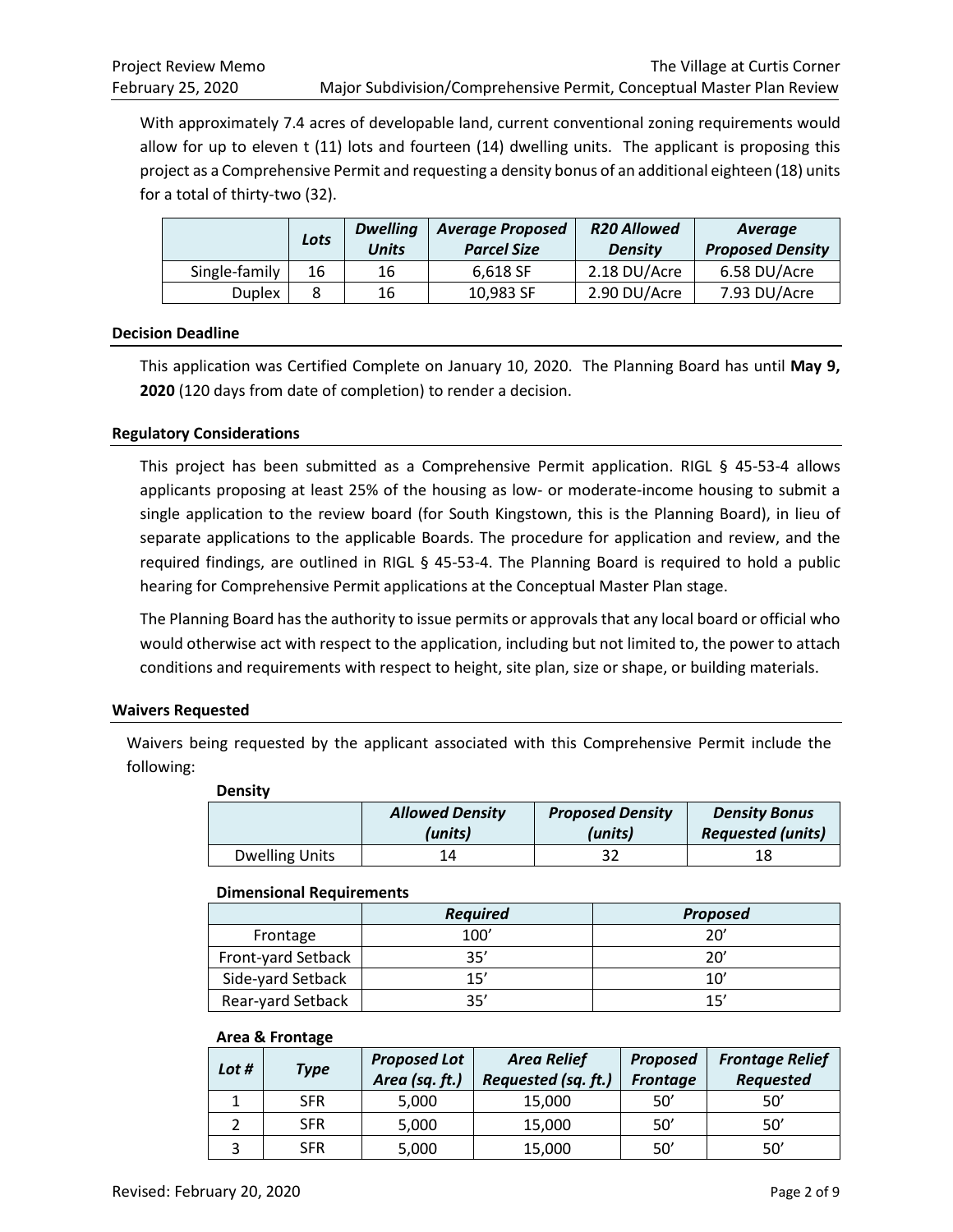Project Review Memo **The Village at Curtis Corner** Corner February 25, 2020 Major Subdivision/Comprehensive Permit, Conceptual Master Plan Review

| 4              | <b>SFR</b> | 5,200  | 14,800 | 50'  | 50'          |
|----------------|------------|--------|--------|------|--------------|
| 5              | <b>DUP</b> | 6,500  | 23,500 | 36'  | 64'          |
| 6              | <b>DUP</b> | 11,200 | 18,800 | 20'  | 80'          |
| $\overline{7}$ | <b>DUP</b> | 25,493 | 4,507  | 20'  | 80'          |
| 8              | <b>SFR</b> | 10,131 | 9,869  | 36'  | 64'          |
| 9              | <b>SFR</b> | 9,700  | 10,300 | 47'  | 53'          |
| 10             | <b>DUP</b> | 8,900  | 21,100 | 60'  | 40'          |
| 11             | <b>DUP</b> | 8,400  | 21,600 | 60'  | 40'          |
| 12             | <b>SFR</b> | 7,500  | 12,500 | 43'  | 57'          |
| 13             | <b>SFR</b> | 5,800  | 14,200 | 67'  | 33'          |
| 14             | <b>DUP</b> | 10,594 | 19,406 | 54'  | 46'          |
| 15             | <b>SFR</b> | 6,300  | 13,700 | 36'  | 64'          |
| 16             | <b>SFR</b> | 6,403  | 13,597 | 70'  | 30'          |
| 17             | <b>SFR</b> | 8,756  | 11,244 | 61'  | 39'          |
| 18             | <b>SFR</b> | 5,500  | 14,500 | 60'  | 40'          |
| 19             | <b>SFR</b> | 7,500  | 12,500 | 138' | None         |
| 20             | <b>DUP</b> | 7,875  | 22,125 | 60'  | 40'          |
| 21             | <b>DUP</b> | 8,900  | 21,100 | 47'  | 53'          |
| 22             | <b>SFR</b> | 6,500  | 13,500 | 98'  | $2^{\prime}$ |
| 23             | <b>SFR</b> | 5,500  | 14,500 | 60'  | 40'          |
| 24             | <b>SFR</b> | 9,100  | 10,900 | 60'  | 40'          |

#### **Roadway Width**

| <b>Required Width*</b> | <b>Proposed Width</b> | <b>Relief Requested</b> |
|------------------------|-----------------------|-------------------------|
| יה-                    |                       | 10,                     |

\* Roads servicing 10 or more parcels must be 50' in width.

#### **Review to Date**

#### *Pre-Application Concept Review*

11/27/18 - Planning Board Review of Pre-Application Concept Plan

*The application reviewed at the Pre-Application stage of review consisted of a fourteen (14) lot subdivision to include three (3) inclusionary zoning units with waivers for frontage on three (3) of the proposed lots.*

#### 6/25/19 - Planning Board Review of Pre-Application Concept Plan

*The initial application was modified into a thirty-one (31) lot subdivision containing thirtysix (36) dwelling units with twenty-six (26) single-family residences and five (5) duplex structures proposed as a Comprehensive Permit with nine (9) low and moderate income dwelling units.*

#### *Conceptual Master Plan Review*

## 11/13/19 - TRC Review of the Conceptual Master Plan

*This project presented to the TRC was revised to reflect a twenty-four (24) lot subdivision and thirty-two (32) dwelling units with sixteen (16) single-family dwellings and eight (8) duplex structures, including eight (8) low and moderate income dwelling units.*

| <b>Item Discussed &amp; Recommendation</b> | Entity | Status |
|--------------------------------------------|--------|--------|
| Integration of Affordable Units            |        |        |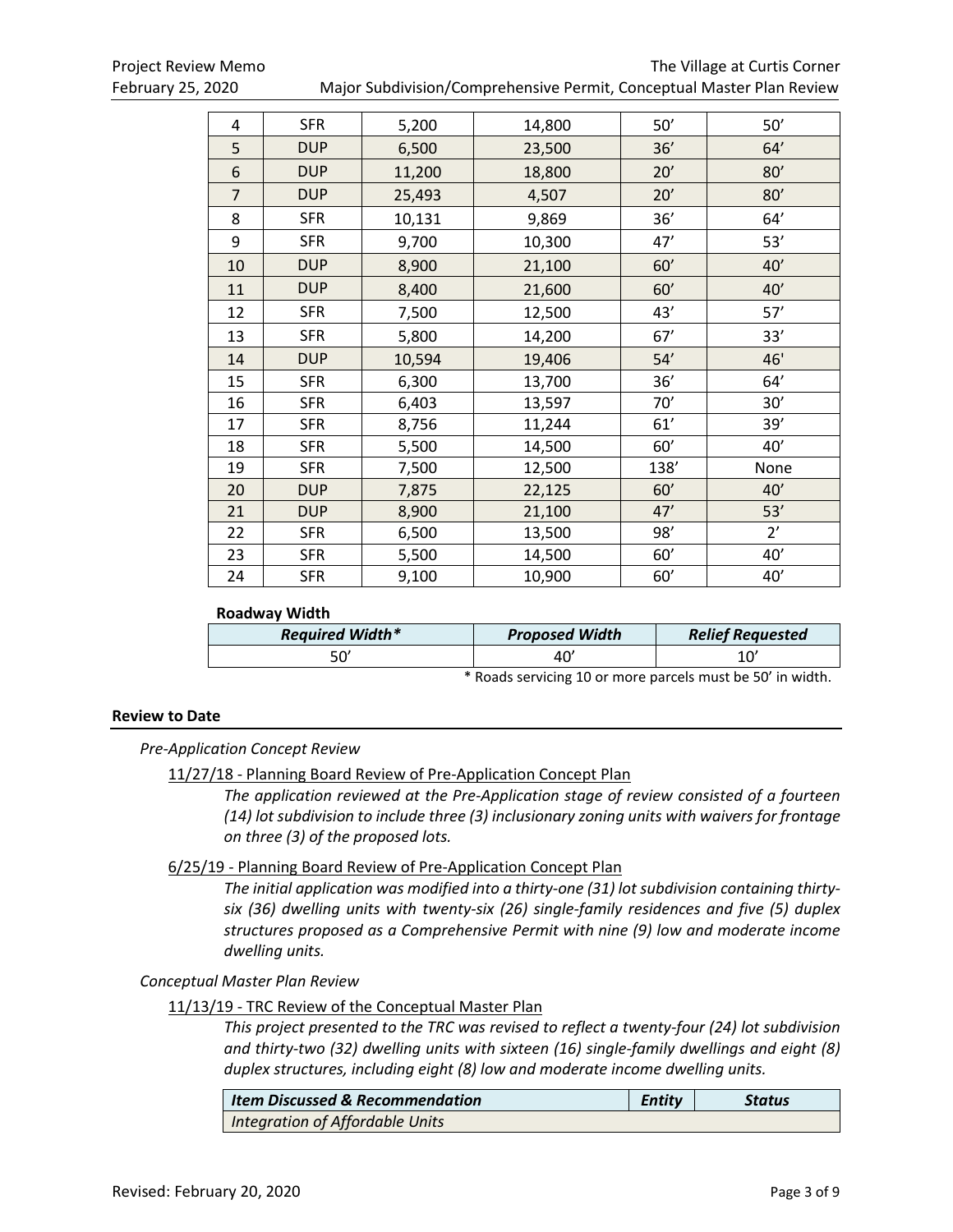| The integration of the affordable units was<br>questioned and it was suggested to the applicant that<br>they be prepared to discuss with the Planning Board.                                                                                                                                                                                                                                                                                                   | <b>PS</b>  | <b>Expert planning</b><br>report submitted<br>on 2/18/2020; To<br>be discussed. |
|----------------------------------------------------------------------------------------------------------------------------------------------------------------------------------------------------------------------------------------------------------------------------------------------------------------------------------------------------------------------------------------------------------------------------------------------------------------|------------|---------------------------------------------------------------------------------|
| <b>Traffic &amp; Circulation</b>                                                                                                                                                                                                                                                                                                                                                                                                                               |            |                                                                                 |
| Traffic study should be obtained early on in the<br>application process, preferably at the Conceptual<br>Master Plan stage, instead of the Preliminary Plan<br>stage.                                                                                                                                                                                                                                                                                          | <b>DPS</b> | Submitted on<br>2/18/2020; To be<br>discussed.                                  |
| Wastewater                                                                                                                                                                                                                                                                                                                                                                                                                                                     |            |                                                                                 |
| Downstream carrying capacity analysis should be<br>completed and submitted early on in the application<br>process, preferably at the Conceptual Master Plan<br>stage, instead of the Preliminary Plan stage.                                                                                                                                                                                                                                                   | <b>DPS</b> | To be discussed;<br><b>Resolved upon</b><br>condition of<br>approval.           |
| Stormwater                                                                                                                                                                                                                                                                                                                                                                                                                                                     |            |                                                                                 |
| Retention ponds should be located on a parcel or lot,<br>not within any right-of-way.                                                                                                                                                                                                                                                                                                                                                                          | <b>DPS</b> | Appears to have<br>been achieved.                                               |
| <b>Tree Removal</b>                                                                                                                                                                                                                                                                                                                                                                                                                                            |            |                                                                                 |
| Large damaged oak tree hanging over Curtis Corner<br>Road be removed sooner rather than later.                                                                                                                                                                                                                                                                                                                                                                 | <b>DPS</b> | To be discussed.                                                                |
| <b>Application - Supporting Materials</b>                                                                                                                                                                                                                                                                                                                                                                                                                      |            |                                                                                 |
| The document "Exhibit A" submitted with the<br>application:<br>1. Should be corrected (first page & paragraph)<br>to indicate that the R20 zoning district<br>requirements would permit 14 dwelling units<br>(not 16.11) in accordance with the yield plan<br>provided with the application.<br>applicant should clarify what the<br>2.<br><b>The</b><br>requested modification of the dimensional<br>requirements from 100' to 20' of frontage<br>applies to. | <b>PS</b>  | To be discussed.                                                                |

## 2/4/2020 – Conservation Commission Advisory Opinion

*This project was presented to the Conservation Commission whom advised that they did not have enough information to issue an advisory opinion. Conservation Commission members did, however, indicate general concern with the density of the project as it relates to traffic, the traffic study, runoff, and wetlands*

#### 2/13/2020 – Affordable Housing Collaborative Advisory Review

*This project was presented to the Affordable Housing Collaborative (AHC) and received a positive advisory in support of the development as proposed.*

#### **Required Findings**

In approving a Comprehensive Permit application, the Board must make the following positive findings, "supported by legally competent evidence on the record which discloses the nature and character of the observations upon which the fact finders acted":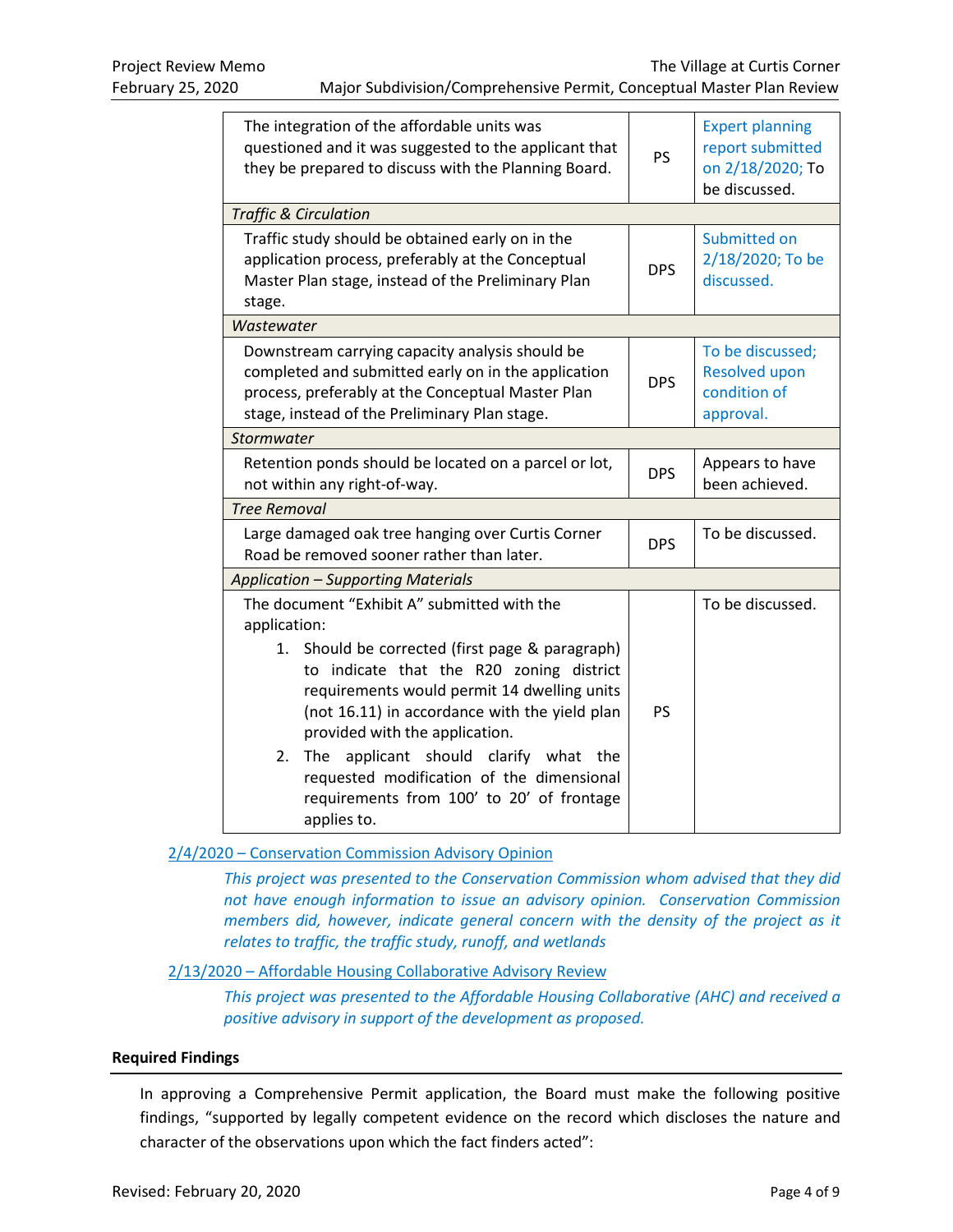- (1) The proposed development is consistent with local needs as identified in the local comprehensive community plan with particular emphasis on the community's affordable housing plan and/or has satisfactorily addressed the issues where there may be inconsistencies;
- (2) The proposed development is in compliance with the standards and provisions of the municipality's zoning ordinance and subdivision regulations, and/or where expressly varied or waived local concerns that have been affected by the relief granted do not outweigh the state and local need for low and moderate income housing;
- (3) All low and moderate income housing units proposed are integrated throughout the development, are compatible in scale and architectural style to the market rate units within the project, and will be built and occupied prior to, or simultaneous with, the construction and occupancy of any market rate units;
- (4) There will be no significant negative environmental impacts from the proposed development as shown on the final plan, with all required conditions for approval;
- (5) There will be no significant negative impacts on the health and safety of current or future residents of the community, in areas including but not limited to safe circulation or pedestrian and vehicular traffic, provision of emergency services, sewerage disposal, availability of potable water, adequate surface water run-off, and the preservation of natural, historical or cultural features that contribute to the attractiveness of the community;
- (6) All proposed land developments and all subdivision lots will have adequate and permanent physical access to a public street in accordance with the requirements of RIGL § 45-23-60(5); and
- (7) The proposed development will not result in the creation of individual lots with any physical constraints to development that building on those lots according to pertinent regulations and building standards would be impracticable, unless created only as permanent open space or permanently reserved for a public purpose on the approved, recorded plans.

## *Reasons for Denial*

The Planning Board may deny the request for a Comprehensive Permit for any of the following reasons:

- (1) If the city or town has an approved affordable housing plan and is meeting housing needs, and the proposal is inconsistent with the affordable housing plan;
- (2) The proposal is not consistent with local needs, including, but not limited to, the needs identified in an approved comprehensive plan, and/or local zoning ordinances and procedures promulgated in conformance with the comprehensive plan;
- (3) The proposal is not in conformance with the comprehensive plan;
- (4) The community has met or has plans to meet the goal of ten percent (10%) of the yearround units or, in the case of an urban town or city, fifteen percent (15%) of the occupied rental housing units as defined in § 45-53-3(2)(i) being low and moderate income housing; or
- (5) Concerns for the environment and the health and safety of current residents have not been adequately addressed.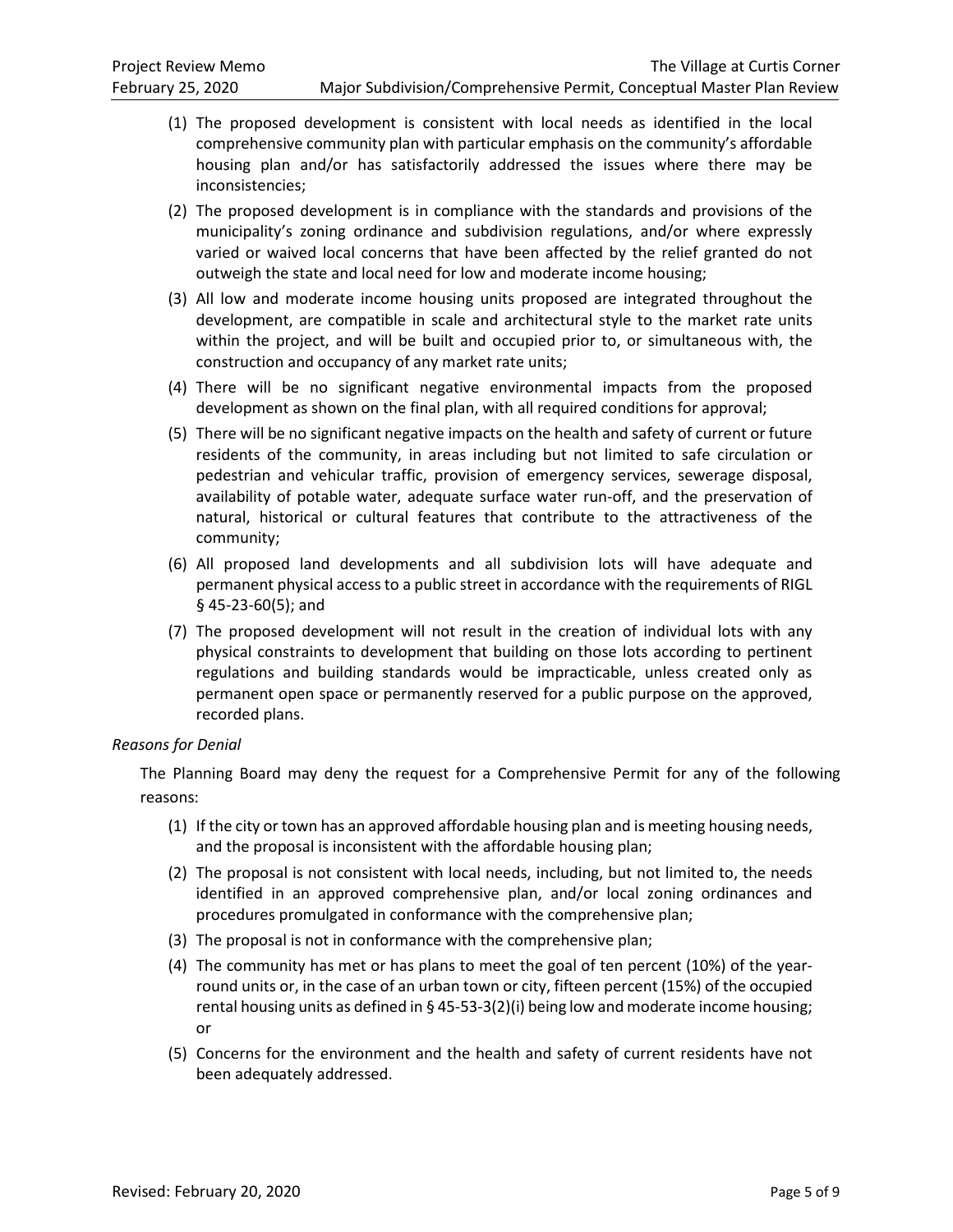#### **Draft Motion**

"The South Kingstown Planning Board hereby grants Conceptual master Plan approval to the Village at Curtis Corner, a twenty-four (24) lot major subdivision, submitted as a Comprehensive Permit, to contain sixteen (16) single-family dwellings and eight (8) duplex structures for a total of thirty-two (32) dwelling units, with twenty-four (24) of these units being market-rate housing units and eight (8) being restricted low- and moderate-income housing units, located on Curtis Corner Road, 5A Builders, LLC, owner/applicant. This approval is based upon plan set entitled: '*Master Plan Submission – The Village at Curtis Corner*', Curtis Corner Road, South Kingstown, Rhode Island, Assessor's Plat 40-4, Lot 55, Sheets 1 through 5, dated June 6, 2019 with revisions through January 3, 2020, prepared by DiPrete Engineering, Two Stafford Court, Cranston, RI 02920. This approval is based on the following Findings of Fact and Conditions of Approval:

## *Findings of Fact*

- 1. The applicant qualifies as an eligible entity and the project is an eligible project pursuant to R.I.G.L. § 45-53-4, as a for profit developer dedicating at least 25% of the units to be developed as low and moderate income housing units;
- 2. The proposed development is consistent with local needs as identified in the local comprehensive community plan, and will address the need for affordable housing development within the community;
- 3. The eight (8) low- and moderate- income housing units are integrated throughout the development, and are compatible in scale and architectural style to the market rate units within the project and with all required Conditions of Approval will be built and occupied prior to, or simultaneous with, the construction and occupancy of market rate units;
- 4. The proposed subdivision is in compliance with the standards and provision of the South Kingstown Zoning Ordinance and Subdivision and Land Development Regulations, where varied the local concerns that have been affected by the relief granted do not outweigh the state and local need for low and moderate income housing;
- 5. There will be no significant negative environmental impacts from the proposed development as shown on the plans, with all required Conditions of Approval;
- 6. There will be no significant negative impacts on the health and safety of current or future residents of the community, in areas including but not limited to safe circulation or pedestrian and vehicular traffic, provision of emergency services, sewerage disposal, availability of potable water, adequate surface water run-off, and the preservation of natural, historical or cultural features that contribute to the attractiveness of the community;
- 7. The subdivision has adequate and permanent physical access to a public street, namely Curtis Corner Road; and
- 8. The subdivision, as proposed, will not result in the creation of individual lots with any physical constraints to development that building on those lots according to pertinent regulations and building standards would be impracticable.

#### *Findings of Fact, Requested Relief*

1. The proposed development will be in compliance with the standards and provisions of the South Kingstown Zoning Ordinance and Subdivision and Land Development Regulations and/or where expressly varied or waived local concerns that have been affected by the relief granted do not outweigh the state and local need for low- and moderate-income housing. In view of the state and local need for low and moderate income housing the following waivers, variances and exceptions are hereby granted: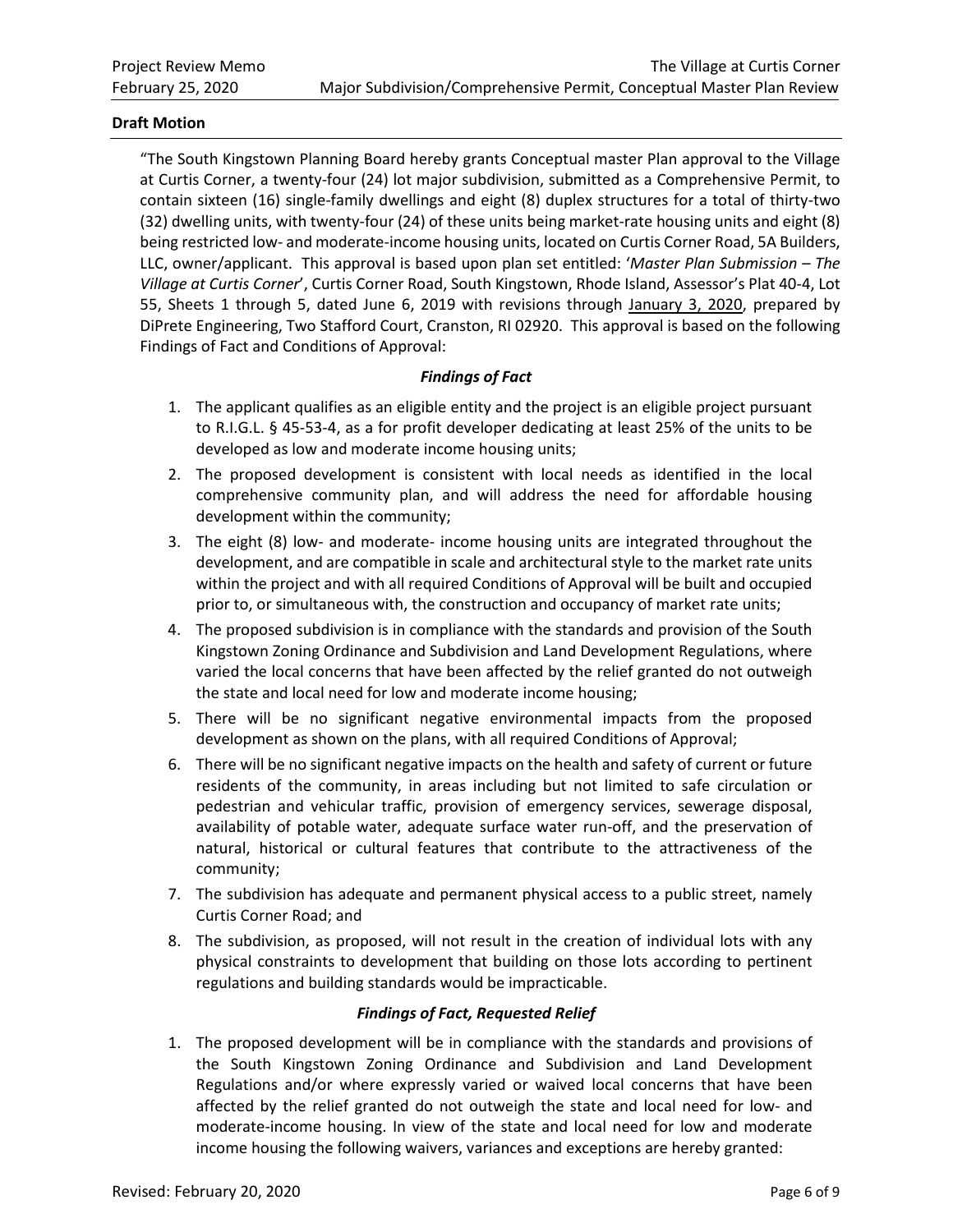- a. **Density Relief (18 units):** The applicant's request to develop thirty-two (32) units on this parcel for which fourteen (14) units could be supported per conventional zoning requirements as shown on the Yield Plan translates to a density bonus of eighteen (18) units.
- b. **Dimensional Relief:** The applicant has requested relief from the R20 Zoning District dimensional requirements of Section 401, described in Table A below:

|                    | Required  | Proposed    |
|--------------------|-----------|-------------|
| Frontage           | 100'      | See Table B |
| Area – SFR         | 20,000 SF | See Table B |
| Area - DUP         | 30,000 SF | See Table B |
| Front-yard Setback | 35'       | 20'         |
| Side-yard Setback  | 15'       | 10'         |
| Rear-yard Setback  | 35'       | 15'         |

#### *Table A: Section 401 - Dimensional Requirements*

The applicant is requesting relief as it relates to area and frontage for each proposed parcel, as described in Table B below:

| Lot #          | <b>Type</b> | Proposed Lot   | Area Relief         | Proposed | <b>Frontage Relief</b> |
|----------------|-------------|----------------|---------------------|----------|------------------------|
|                |             | Area (sq. ft.) | Requested (sq. ft.) | Frontage | Requested              |
| 1              | <b>SFR</b>  | 5,000          | 15,000              | 50'      | 50'                    |
| $\overline{2}$ | <b>SFR</b>  | 5,000          | 15,000              | 50'      | 50'                    |
| 3              | <b>SFR</b>  | 5,000          | 15,000              | 50'      | 50'                    |
| 4              | <b>SFR</b>  | 5,200          | 14,800              | 50'      | $50'$                  |
| 5              | <b>DUP</b>  | 6,500          | 23,500              | 36'      | 64'                    |
| 6              | <b>DUP</b>  | 11,200         | 18,800              | 20'      | 80'                    |
| $\overline{7}$ | <b>DUP</b>  | 25,493         | 4,507               | 20'      | 80'                    |
| 8              | <b>SFR</b>  | 10,131         | 9,869               | 36'      | 64'                    |
| 9              | <b>SFR</b>  | 9,700          | 10,300              | 47'      | 53'                    |
| 10             | <b>DUP</b>  | 8,900          | 21,100              | 60'      | 40'                    |
| 11             | <b>DUP</b>  | 8,400          | 21,600              | 60'      | 40'                    |
| 12             | <b>SFR</b>  | 7,500          | 12,500              | 43'      | 57'                    |
| 13             | <b>SFR</b>  | 5,800          | 14,200              | 67'      | 33'                    |
| 14             | <b>DUP</b>  | 10,594         | 19,406              | 54'      | 46'                    |
| 15             | <b>SFR</b>  | 6,300          | 13,700              | 36'      | 64'                    |
| 16             | <b>SFR</b>  | 6,403          | 13,597              | 70'      | 30'                    |
| 17             | <b>SFR</b>  | 8,756          | 11,244              | 61'      | 39'                    |
| 18             | <b>SFR</b>  | 5,500          | 14,500              | 60'      | 40'                    |
| 19             | <b>SFR</b>  | 7,500          | 12,500              | 138'     | None                   |
| 20             | <b>DUP</b>  | 7,875          | 22,125              | 60'      | 40'                    |
| 21             | <b>DUP</b>  | 8,900          | 21,100              | 47'      | 53'                    |
| 22             | <b>SFR</b>  | 6,500          | 13,500              | 98'      | $2^{\prime}$           |
| 23             | <b>SFR</b>  | 5,500          | 14,500              | 60'      | $40'$                  |
| 24             | <b>SFR</b>  | 9,100          | 10,900              | 60'      | 40'                    |

#### *Table B: Section 401 – Summary Table of Specific Relief*

c. **Roadway Width Relief (10'):** The applicant is also requesting relief from *Article VIII, Design and Public Improvement Standards* section of the *Subdivision and Land Development Regulations.* That section requires that roads servicing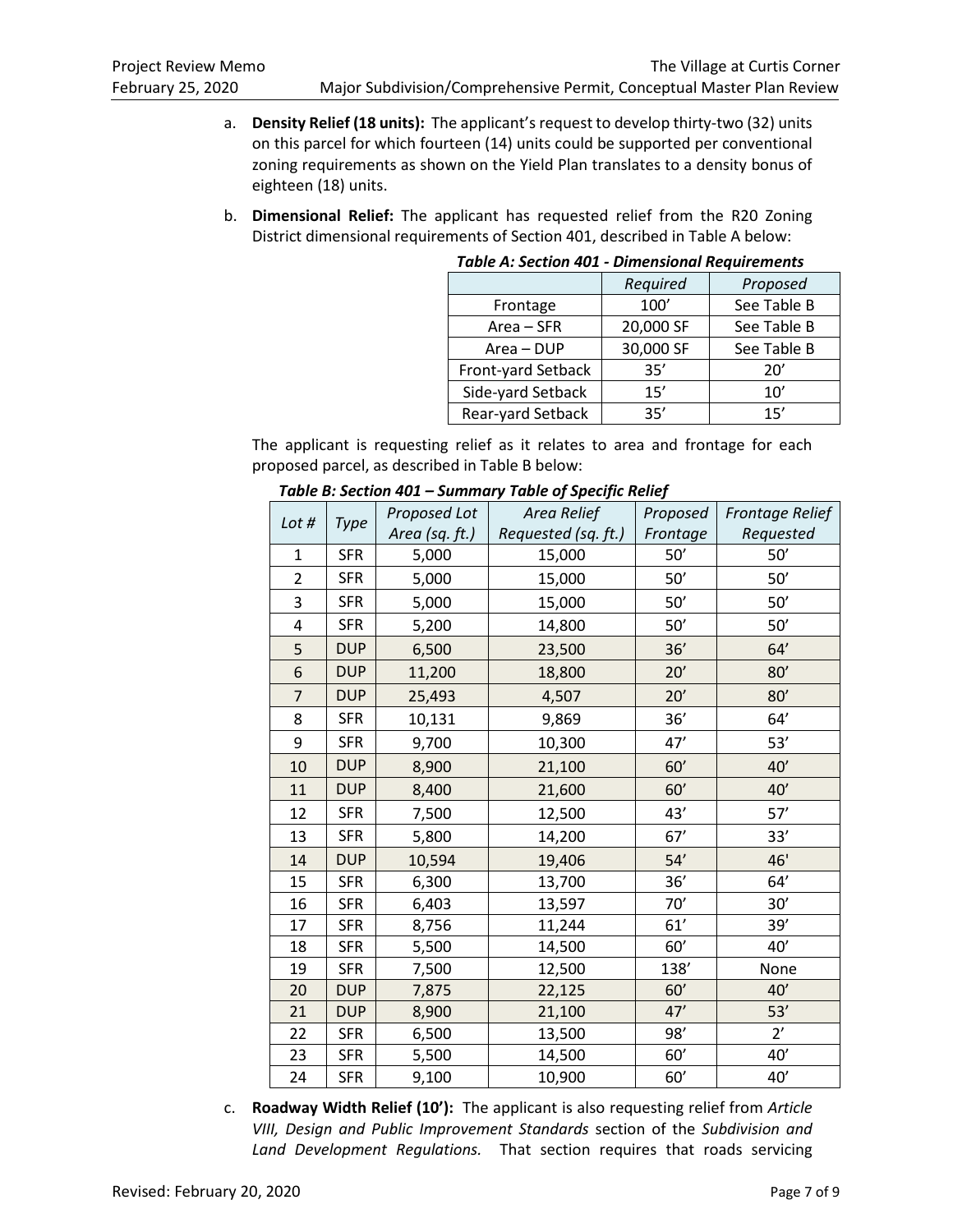subdivisions of more than 10 dwellings have a right-of-way of 50' in width. The applicant is proposing 40' of width for the roads within the development.

2. No other relief is granted and all local ordinances and regulations not specifically mentioned here shall be enforced in their entirety. Any subsequent revision to the plans that require additional or more expansive relief must be approved by the Planning Board in accordance with state law and Section 509 of the Kingstown Zoning Ordinance as amended.

## *Conditions of Approval*

The Planning Board finds that the conditions imposed in the section are necessary in order to properly address local concerns as previously stated herein. The Board finds that such conditions will not render it impossible to proceed with the proposed project without financial loss, within any limitations that may be set by a subsidizing agency of the government. To the extent that such conditions may render the project infeasible, the Board finds that the local concerns in imposing the same outweighs the potential benefits of the affordable unit that has been proposed and that said conditions are 'consistent with local needs' as follows:

- a. Said conditions are not designed or intended to exclude low and moderate income residents from the community or to discourage or frustrate the likelihood of success of the project as further described below and thus are reasonable in view of the state need for low and moderate income housing; and
- b. Similar conditions are applied on a case by case basis and as equally as possible to both subsidized and unsubsidized housing as further described below.
- 1. Approval is limited to twenty-four (24) lots containing sixteen (16) single-family homes and eight (8) duplex dwellings and totaling thirty-two (32) dwelling units.
- 2. The use of the proposed lots shall be limited as follows:
	- a. Lots 1-4, 8-9, 12-13, 15-19, and 22-24 shall be developable lots each to contain single-family detached structures (Use Code 10).
	- b. Lots 5-7, 10-11, 14, and 20-21 shall be developable lots each to contain a twohousehold detached structure or duplex (Use Code 11).
- 3. Approval is based upon the provision of 25% subsidized housing units available for low and moderate income residents. The low and moderate income dwelling units will be sold to a person or family with an income at or below 80% of the Area Median Income and be deed restricted for a period of 99 years.
- 4. Proposed LMI Housing units shall be integrated throughout the development, shall be compatible in scale and architectural style to the market rate units within the project, and they shall be built and offered for occupancy simultaneously with the construction and occupancy of the market rate units.
- 5. As part of the Preliminary Plan submittal, the applicant shall indicate which specific lots and/or units will contain the LMI Housing units and shall propose the schedule by which the LMI Housing units will be constructed. Said schedule shall not exceed the construction of three (3) market-rate units for every one (1) LMI Housing unit.
- 6. As part of the Preliminary Plan submittal, the applicant shall include a Letter of Eligibility from Rhode Island Housing for the project as proposed.
- 7. As part of the Preliminary Plan submittal, the applicant shall provide drafts of a 'Monitoring Agreement' and a 'Deed Restriction' that will ensure that affordability guidelines will be met. Such documents shall be subject to the review and approval of the Town's Special Legal Counsel and the Planning Board.